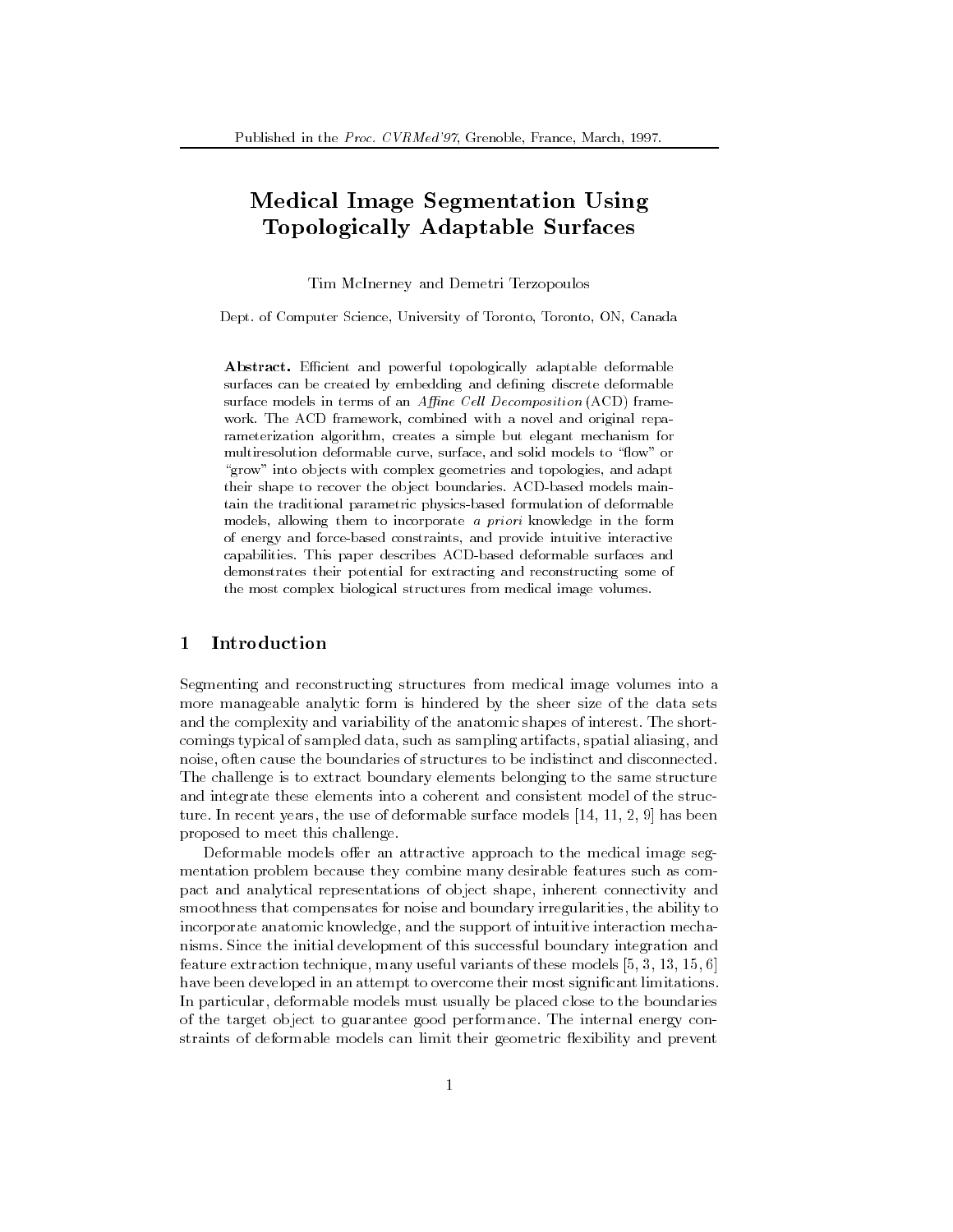them from representing long tube-like shapes or shapes with significant protrusions. Furthermore, the topology of the object of interest must be known in advance since traditional deformable models are parametric and are incapable of topological transformations without additional machinery. Finally, the energy function of most deformable models depends on its parameterization and is not directly related to the geometry of the object. New parameterizations can change the model energy in arbitrary ways.

Our goal is the development of a unied, complementary framework that overcomes the limitations of classical deformable models and increases their degree of automation, while retaining all of their traditional strengths. In [10], we introduced a new class of 2D deformable models known as *topologically adaptable* snakes (T-snakes). These models exploit an Affine Cell Decomposition  $(ACD)$ of the image domain, creating a theoretically sound framework that signicantly extends the abilities of classical deformable models. Embedding deformable models in an ACD framework allows the models to extract and reconstruct even the most complex biological structures. The ACD framework, combined with a novel reparameterization algorithm, creates a simple but elegant and powerful mechanism for multiresolution deformable curve, surface, and solid models to "flow" or "grow" into objects with complex geometries and topologies, adapting their shape to conform to the object boundaries. The ACD framework enables the models to maintain the traditional properties associated with classical deformable models, such as user interaction and the incorporation of constraints through energy functions or force functions, while overcoming many of their limitations. The framework also provides a convenient mechanism for the incorporation of "hard" geometric, topological and global shape constraints [8]. In this paper, we will review the 3D ACD framework and describe the formulation of topologically adaptable deformable surfaces  $(T\text{-}surfaces)$ . We will then provide several segmentation examples using these models in order to demonstrate their potential for efficient, accurate and reproducible extraction and analysis of anatomic structures from medical image volumes.

#### $\overline{2}$ 2 ACD-based Deformable Models

ACD-based deformable models, T-snakes and T-surfaces, are parametric models that have the power of an implicit formulation by using a superposed affine cell grid to quickly and efficiently reparameterize the models during their evolution. In particular, a T-surface is defined as an elastic triangular mesh. This closed surface model is a discrete approximation to traditional multidimensional snakes models and retains many of the snakes properties. As the T-surface moves under the influence of external and internal forces, we reparameterize it with a new set of nodes and triangles by efficiently computing the intersection points of the model with the superposed grid. We also keep track of the interior region of the model by "turning on" any grid vertices the T-surface passes over during its motion. By reparameterizing the T-surface at each iteration of the evolutionary process, we create a simple, elegant and automatic model subdivision technique and the grid provides a framework for robust topological transformations. This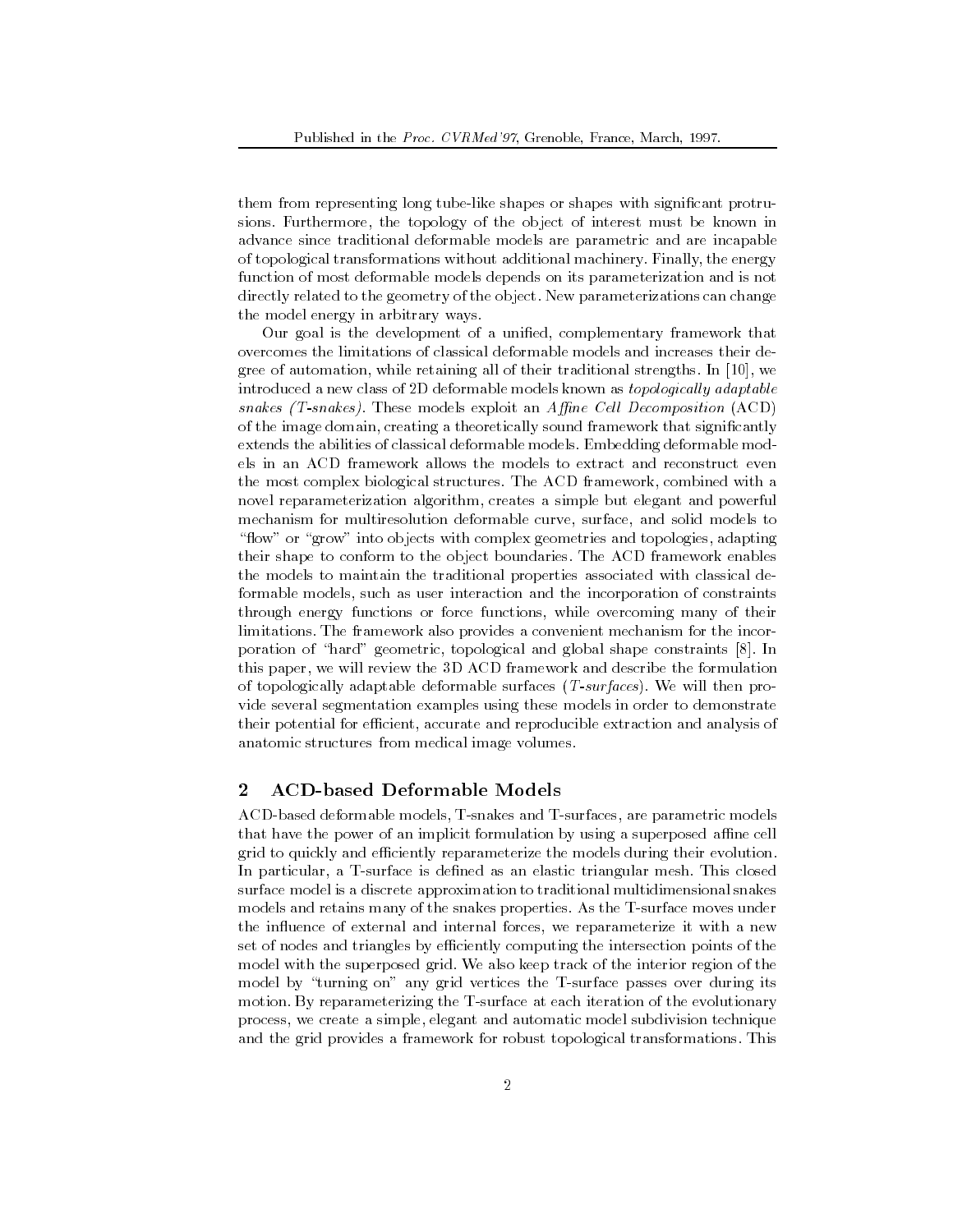allows the model to be relatively independent of its initial placement and "flow" into complex shapes with complex topologies in a stable manner. Conversion to a traditional parametric deformable surface representation is simply a matter of disabling the grid at any time during the evolutionary process. By providing a boundary representation as well as a representation of the interior region of an object, this hybrid deformable model combines the space partitioning, intrinsic parameterization and topological flexibility properties of an implicit formulation. such as those described in [1, 7], with the boundary properties of a parametric model. The advantage of retaining a parametric model formulation is that any "soft" constraint expressed as an energy function or force function can be easily incorporated into the physics-based framework.

## 2.1 Model Description

We define a T-surface as a closed oriented triangular mesh. The vertices of these triangles, the model nodes, act as a dynamic particle system where the particles are interconnected by discrete spring units. That is, we associate with each node i a time varying position  $\mathbf{x}_i(t)=[x_i(t), y_i(t), z_i(t)]$ , along with internal "tension" forces  $\bm{\alpha}_i(t)$  and "rigidity" forces  $\bm{\beta}_i(t)$ , external inflation forces  $\bm{\rho}_i(t)$ , and external image edge forces  $f_i(t)$  [8]. The behavior of the dynamic node-spring system is governed by a simplied form of the discrete Lagrange equations of motion

$$
\gamma_i \mathbf{x}_i + \boldsymbol{\alpha}_i + \boldsymbol{\beta}_i = \boldsymbol{\rho}_i + \mathbf{f}_i, \tag{1}
$$

where  $\alpha$  is the velocity of node i,  $\mu$  is a damping coefficient that controls the rate  $\alpha$ of dissipation of the kinetic energy of the nodes, and  $f_i$  are the external image forces (typically scaled by a weight  $p$ ) attracting the model towards image edges. To drive the model towards object boundaries we use an external "inflation" force,  $\rho_i = qn_i$ , where q is the force amplitude or weight and  $n_i$  is the unit normal at node *i*. The weight  $q$  is set to a negative value at node *i* if the image intensity falls below a threshold value at this point. The strengths of the internal forces,  $\mathcal{L}_{\mathcal{E}}$  and if  $i$  (ii), are controlled by weights ai and bi, respectively. We integrate the first-order dynamic system (1) forward through time using an explicit Euler method.

#### 2.2 Simplicial Cell Decomposition

The grid of discrete cells used to reparameterize our deformable surface is an example of affine cell decomposition using simplicial cells. In a simplicial decomposition, space is partitioned into cells defined by open simplices, where an n-simplex is the simplest geometrical object of dimension  $n:$  a triangle in 2D and a tetrahedron in 3D. The simplest triangulation of Euclidean space  $\mathcal{K}^+$  is the Coxeter-Freudenthal triangulation. It is constructed by dividing space using a uniform cubic grid and the triangulation is obtained by subdividing each cube into  $n$ ! simplices. In  $\mathcal{K}^+$ , one such subdivision produces  $0$  tetrahedra per cubic cell  $(Fig. 1)$ .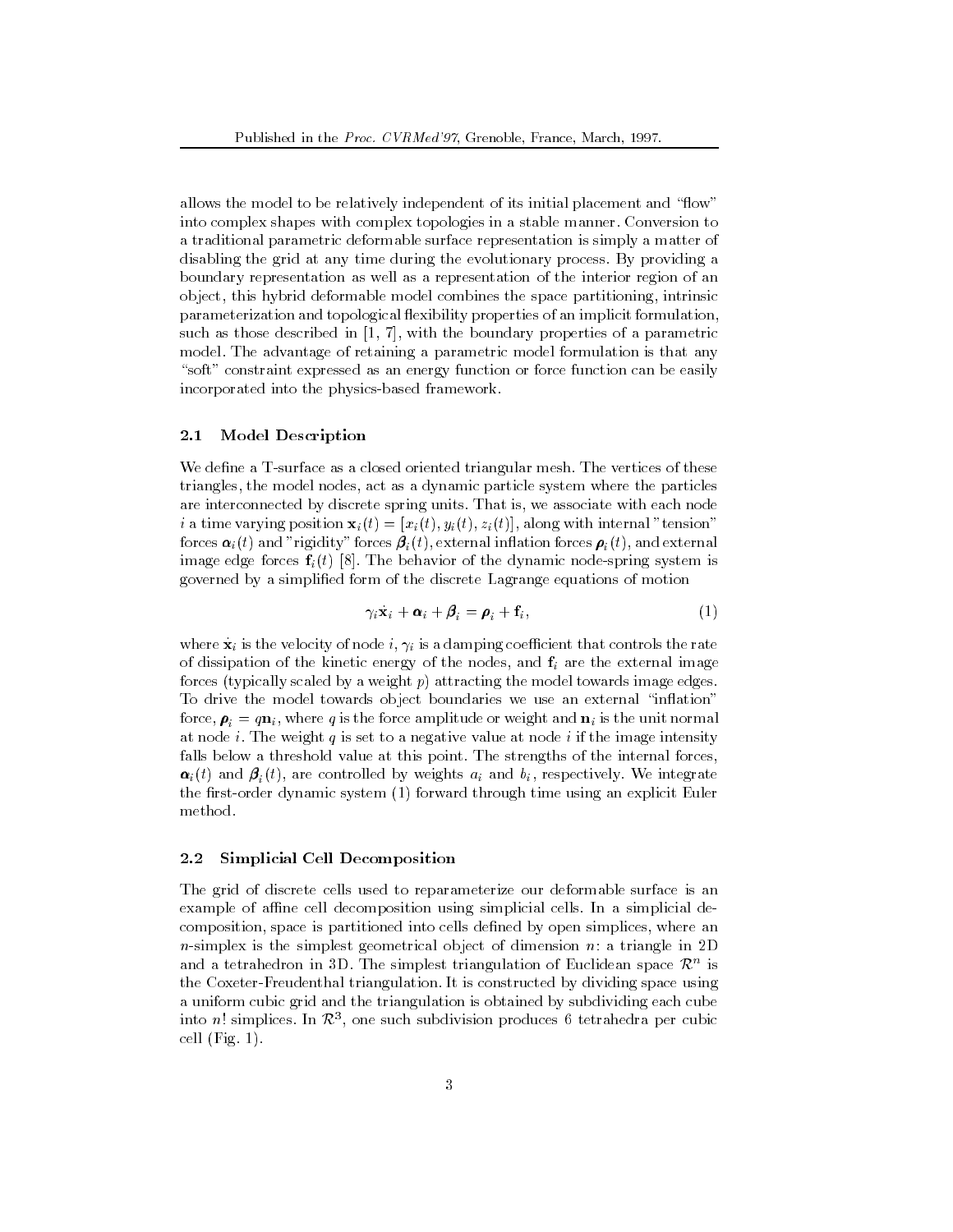

Fig. 1. (a) Cubic cell division into 6 tetrahedra:  $\rho_0 = (p_0, p_1, p_3, p_7),$  $\rho_1 = (p_0, p_1, p_5, p_7), \ \rho_2 = (p_0, p_2, p_3, p_7), \ \rho_3 = (p_0, p_2, p_6, p_7), \ \rho_4 = (p_0, p_4, p_5, p_7),$  $\rho_5 = (p_0, p_4, p_6, p_7)$ . (b) Intersection of object boundary with grid tetrahedra.

Simplicial decompositions provide an unambiguous framework for the creation of local polygonal approximations of a closed surface. A simplex can be classied in relation to the partitioning of space by a closed orientable surface by testing the "sign" of its vertices. If the signs are the same for all vertices, the simplex must be totally inside or outside the surface. If the signs are different, the surface must intersect the simplex  $(Fig. 1b,c)$ . In an *n*-simplex, the negative vertices can always be separated from the positive vertices by a single plane; thus an unambiguous polygonalization of a simplex always exists. Furthermore, as long as neighboring cubical cells containing the simplices are decomposed so that they share common faces, a consistent polygonization of the entire surface will result.

The set of grid tetrahedra that intersect the surface (the boundary tetrahedra) form a three dimensional combinatorial manifold that has as its dual a two dimensional manifold that approximates the surface. The two dimensional manifold is constructed from the intersection of the true surface with the edges of each boundary tetrahedron. The intersection points result in one triangle or one quadrilateral (which can be subdivided into two triangles) approximating the surface inside each boundary tetrahedron (Fig. 1b,c), where each triangle or quadrilateral intersects a tetrahedron on three or four distinct edges, respectively. The triangle (or quadrilateral) separates the positive vertices from the negative vertices of the tetrahedron. The set of all these triangles constitute the combinatorial manifold that approximates the original surface.

#### 2.3 Iterative Reparameterization

The time derivatives in  $(1)$  are approximated by finite differences. During k time steps of the numerical time integration (one deformation step), the model moves (expands or shrinks, but not both) from its current position to a new position. At the beginning of the deformation step, the model nodes are defined in terms of the edges of the grid boundary tetrahedra. At the end of the deformation step, the nodes have moved "off" of the tetrahedra edges (Fig. 2). We then reestablish the correspondence of the model with the grid by performing a local search and intersection test. A bounding box is formed around each model triangle at its new position and grid intersection points are computed and used as the new set of model nodes.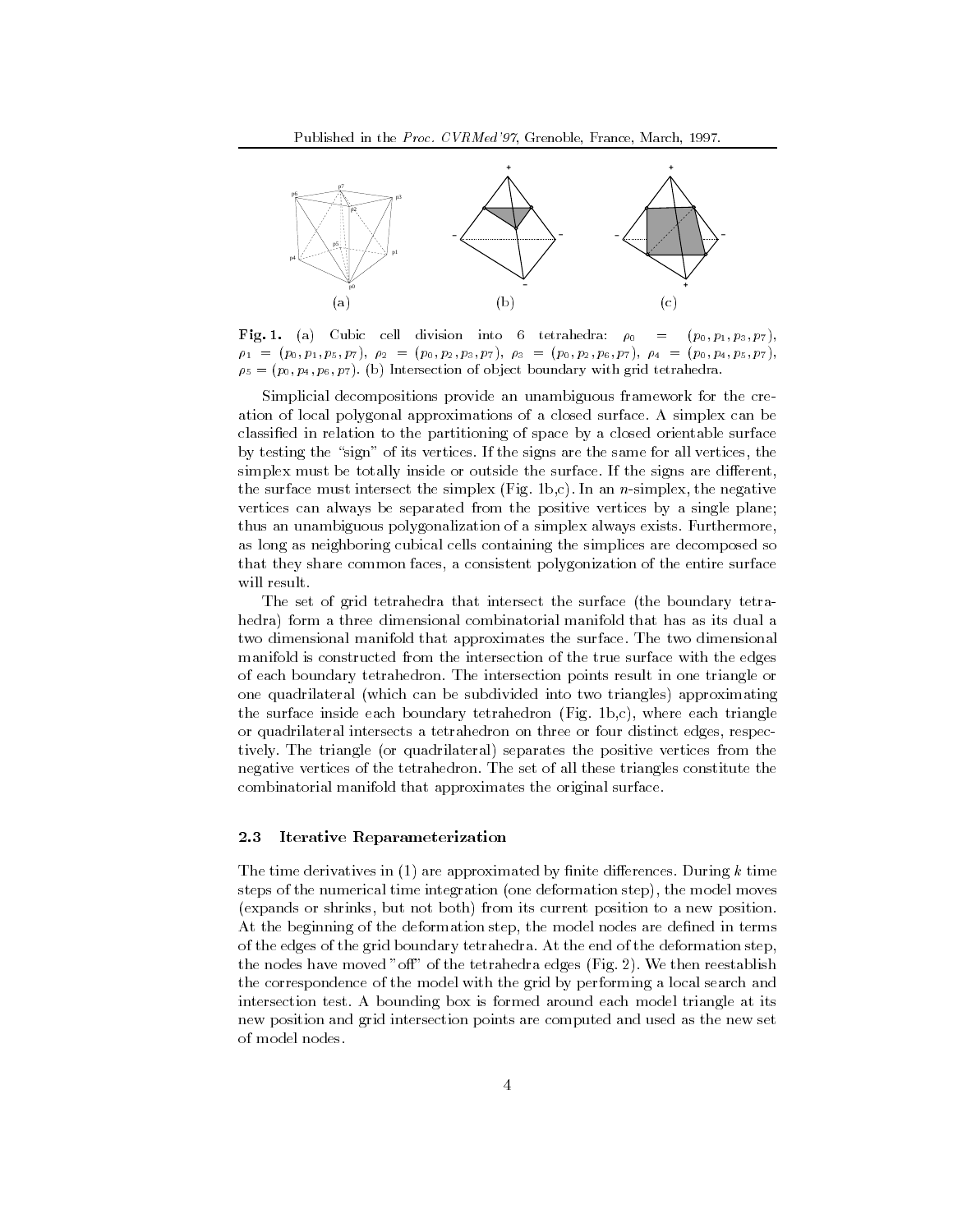

Fig. 2. Illustration of reparameterization process using 2D contour. (a) Shaded regions show examples of grid vertices that are "burned" by expanding contour, (b) new burned grid vertices (white) added to current burned vertices (dark), (c) new contour after one deformation step showing new grid intersections, burned grid vertices, and boundary grid simplices (gray shaded).

During the evolution of a T-surface, it "passes over" a set of grid vertices (Fig. 2). Using a flame propagation analogy, we say that these fixed grid points have been "burned". By identifying and recording these burned grid vertices during a deformation step, we are able to determine and track the interior region of the T-surface. Furthermore, throughout the evolution of the model the interior grid vertices act as an implicit function to unambiguously define the boundary of the model by partitioning the image domain into an inside region and an outside region. Determining the set of grid vertices that have been burned during a deformation step uses a simple and robust classication algorithm [8]. Each Tsurface triangle may have passed over zero, one, or several grid vertices during a deformation step. For each triangle, we form a bounding box around its current position and new position, enabling us to quickly determine the subset of grid vertices that may have been burned. For each of the grid vertices in this subset, we partition the image domain into eight subspaces by forming three intersecting planes. The three planes are formed by joining the two nodes of each model triangle edge at their current position to the grid vertex in question. We then classify the three nodes of the model triangle at its new position into one of the eight subspaces. An efficient classification algorithm is then used to quickly determine whether the grid vertex in question has been burned.

### 2.4 Topological Transformations

When a T-surface collides with itself or with another T-surface, or splits into two or more parts, a topological transformation must take place. In order to effect consistent topological changes, consistent decisions must be made about disconnecting and reconnecting model nodes. The simplicial grid and the reparameterization process automatically and unambiguously performs these reconnections. By tracking the interior grid vertices (and hence the boundary grid tetrahedra) and reestablishing the correspondence of the surface model with the grid after every deformation step, we can always unambiguously determine the boundary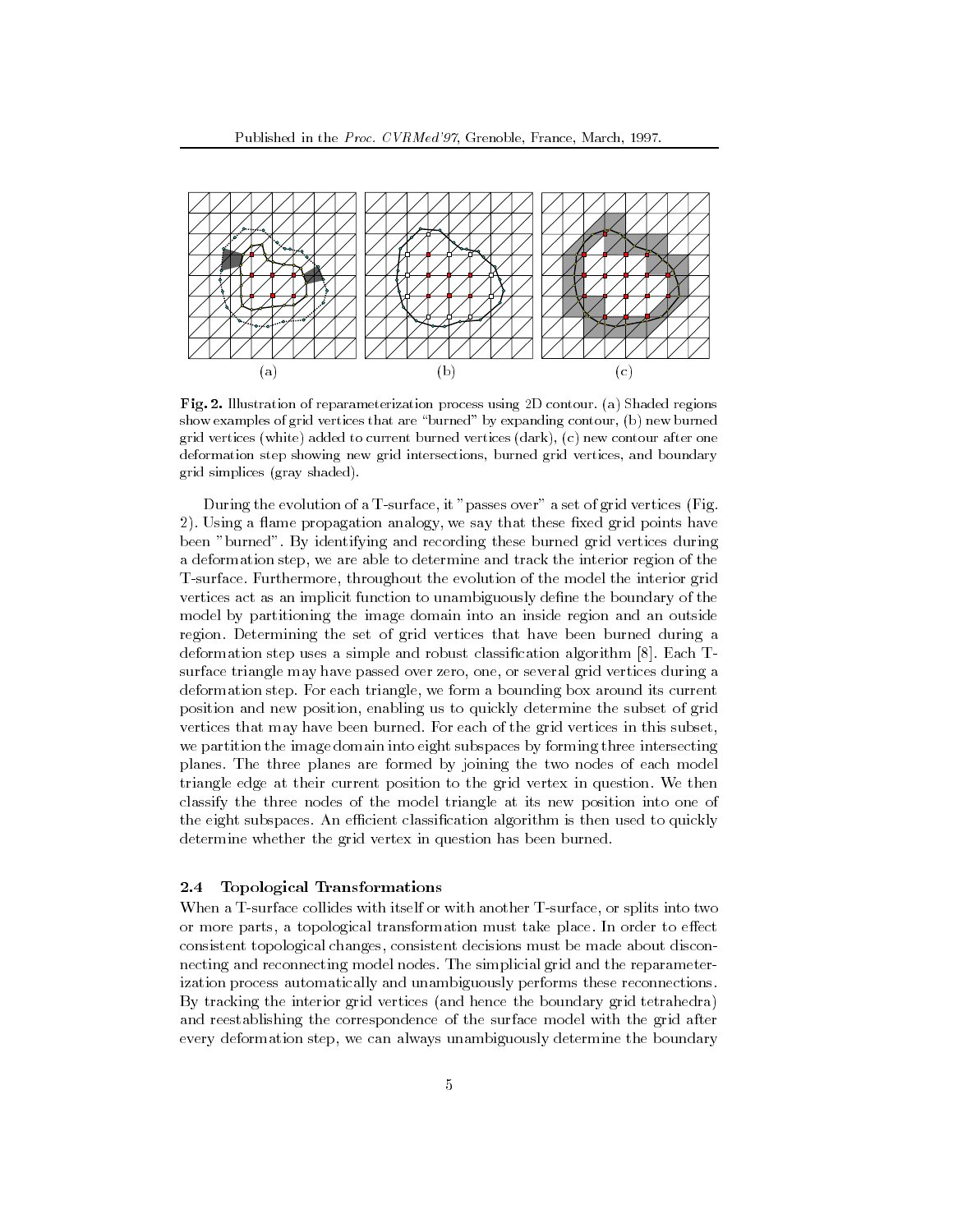or "isosurface" of the new T-surface(s). We simply compute new T-surface triangles from the signs of the grid vertices in each boundary tetrahedron, and from the intersection points computed previously, such that the inside and outside grid vertices of these tetrahedra are separated by a single plane. Thus, by mimicing the evolving level set of an implicit function, the simplicial grid and the reparameterization process guarantees that topological transformations are handled automatically, consistently and efficiently.

#### 2.5 The Final Algorithm

In contrast to the level set evolution techniques which accede control to a higher dimensional implicit function, we retain an explicit parametric model formulation. A parametric formulation allows us to track and control the evolution of the model. Consequently, reparameterizations can be performed very efficiently and constraints can be easily imposed on the model. The complete algorithm is as follows:

For each  $k$  time steps:

- 1. For each time step, compute all forces, integrate the equations of motion and update node positions.
- 2. Compute new grid intersection points for all model triangles.
- 3. For each model triangle, compute \burned" grid vertices and and determine new boundary grid tetrahedra and new model triangles.
- 4. From the set of current model triangles, identify valid triangles and discard invalid triangles. A model triangle is valid if its corresponding grid tetrahedron is still a boundary tetrahedron.

A T-surface is considered to have reached its equilibrium state when all of the model triangles have been inactive for a specied number of deformation steps. Model triangle activity or movement is measured via the grid again using a flame propagation analogy. Model triangles are assigned a \temperature" based on the number of deformation steps the triangle (and its corresponding boundary grid tetrahedron) has remained valid. A model triangle is considered inactive when its temperature falls below a preset "freezing point". Frozen model triangles can be removed from the computation. This adjustable mechanism allows the system to maintain a manageable computational burden for many segmentation scenarios. Once a T-surface has reached equilibrium the grid can be disabled, if desired, and the model run as a classical deformable surface.

# 3 Volume Image Segmentation with T-Surfaces

We have implemented a prototype system using T-surfaces. We have used the system to segment and reconstruct a wide range of anatomic structures with complex shapes and topologies. We initialize a T-surface using an implicitly de fined superquadric function which can be quickly scaled, bent and tapered, if desired, and placed inside the object of interest (or scaled such that it contains the object). The superquadric is then converted into a T-surface and the model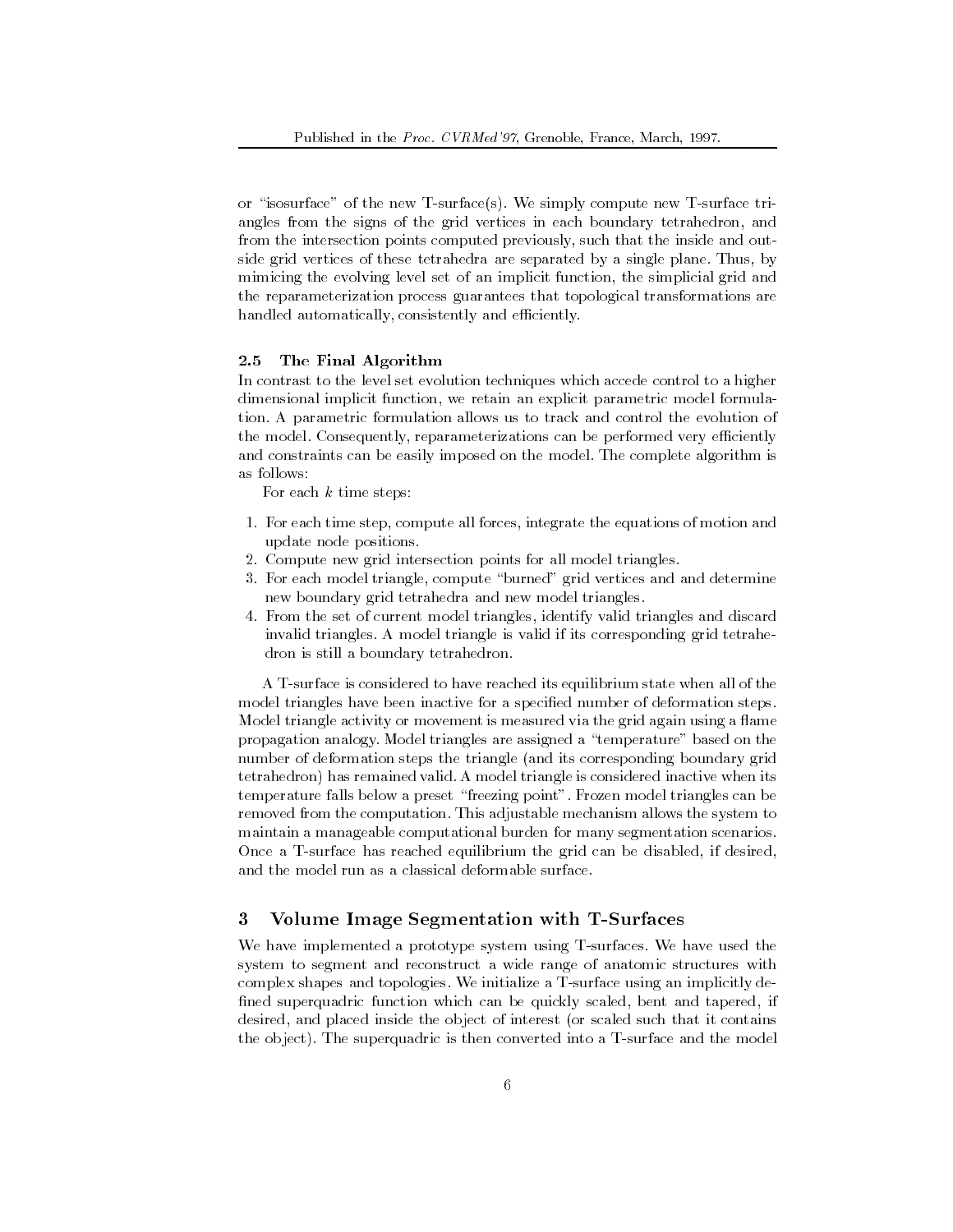will then expand (or shrink if it surrounds the object) and adapt to the object boundaries. Multiple T-surfaces can be dynamically created and placed throughout the object. They will then adapt and automatically merge to form one model of the object.



Fig. 3. T-surface segmenting vertebra phantom from CT image volume. The dark shaded regions are frozen and have been removed from the computation.

In the rst example, we apply a T-surface to a 120-128-52 CT image volume of a human vertebra phantom to demonstrate the topological adaptability of the T-surface (Tigure 3). We use a 32 - 130 - 132 - 133 - 133 - 133 - 133 - 133 - 133 - 133 - 133 - 133 - 133 - 13 divided into 6 tetrahedra) with model parameters:  $p = 20.0$ ,  $q = 80.0$ ,  $a = 20.0$ ,  $b = 60.0$ , and time step  $\Delta t = 0.001$ .

In the second example we segment and reconstruct the left-ventricular (LV) chamber and aorta from a CT image volume of a canine heart. The image volume dimensions are 128-128-118 and a 20-20-20 resolution grid was used (model parameters:  $p = 61.0$ ,  $q = 60.0$ ,  $a = 20.0$ ,  $b = 40.0$ ,  $\Delta t = 0.002$ .



Fig. 4. T-surface segmenting LV and aorta from CT image volume.

We manually seed the LV with a small T-surface and the segmentation then proceeds automatically (Figure 4). The in
ation force is weighted with LV region image intensity statistics to reinforce the image edge forces. The final result, after disabling the grid and converting to a classical deformable surface, is shown in Figure  $4(f)$ . While there are a few image slices that may require manual editing, most of the model fits very accurately and the entire process takes under 4 minutes on an SGI Indigo 2 workstation. Segmentation with T-surfaces is highly reproducible; as long as the T-surface is seeded within the bright region of the LV, it produces almost identical results.

In the third example, we have used a T-surface to segment and reconstruct the vascular system of the brain from an MRA image volume. The data con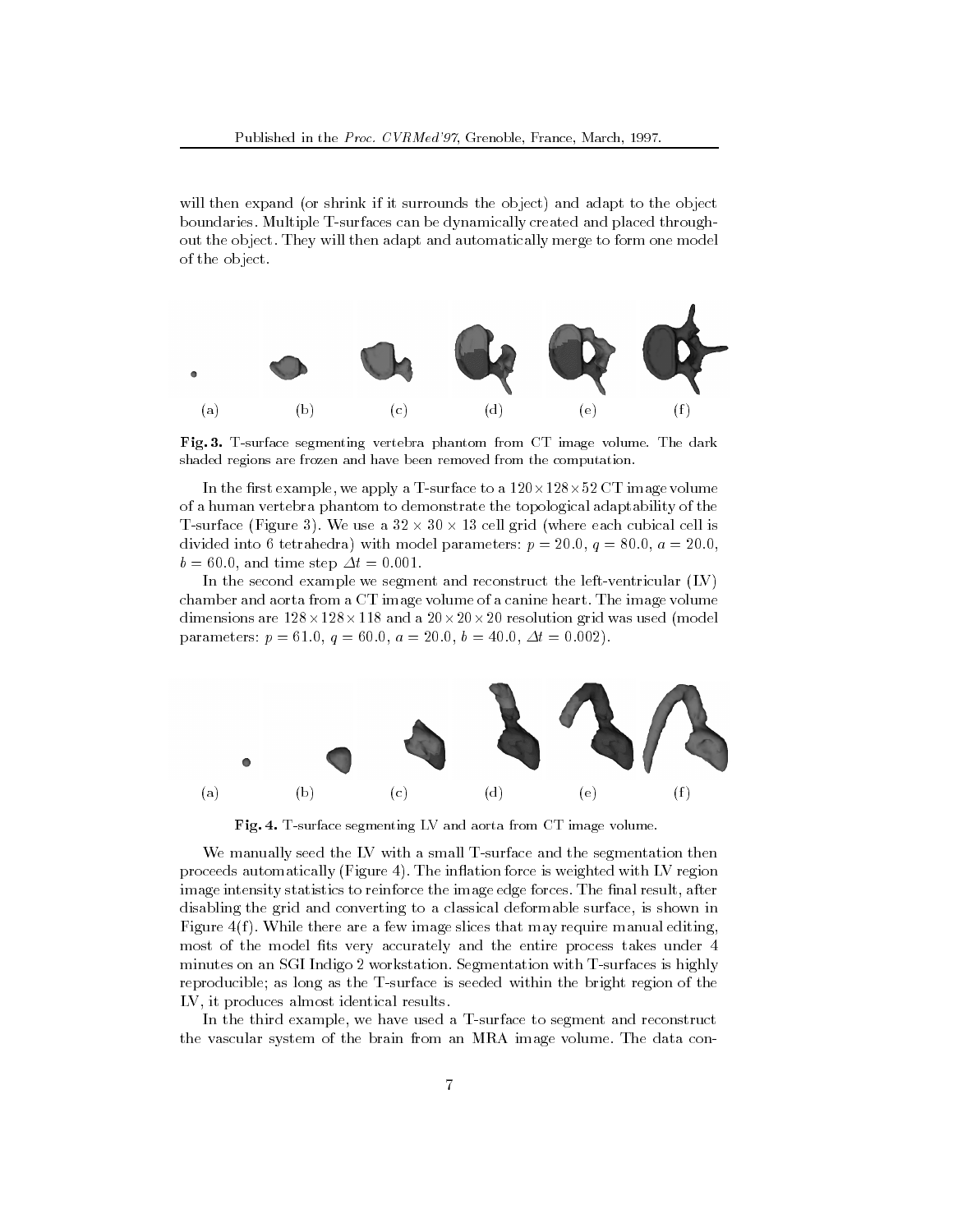sist of a stack of 100 slices each with  $512^2$  pixels, 2 bytes per pixel (voxel size 0:4296875mm - 0:4296875mm - 0:7mm). The image volume was interpolated to produce cubical voxels resulting in 162 slices. A T-surface is seeded at the root of the vessel tree and then flows into the vessels, automatically extracting the vascular system (Figure 5). A voxel resolution grid was used with model parameters:  $p = 00.0, q = 80.0, a = 20.0, b = 60.0, \Delta t = 0.0005$ . The segmentation takes about one hour on an SGI Indigo 2 workstation, primarily due to the disk thrashing resulting from the massive data set and limited memory of the workstation. When combined with image statistics-weighted in
ation forces, a T-surface behaves as an active region growing model that is able to integrate edge information and filter out noise through the model smoothness constraints. Although MR angiography produces high contrast images, they can have a large



Fig. 5. T-surface segmentation of cerebral vasculature from MRA image volume.

deviation in the gray scale range. This large range makes it difficult to segment the images with simple thresholding techniques.

In this final example, we use a T-surface with a image statistics-weighted inflation force to segment the cerebral cortex from a preprocessed MR image volume (the skull has been manually removed from the image) (Figure 6). A 64 - 64 - 34 resolution grid was used for the 256 - 256 - 136 voxel image volume (model parameters:  $p = 0.0$ ,  $q = 48.0$ ,  $a = 20.0$ ,  $b = 40.0$ ,  $\Delta t = 0.0008$ ). The T-surface was initialized to surround the cortex and then shrinks and conforms to the CSF/gray matter interface. The automatically subdividing T-surface is able to penetrate, with good success, into the narrow and deep cavities of the highly convoluted cortex. A more accurate result could be obtained with a finer resolution grid at the expense of increased computation time and a larger number of model triangles.

#### **Discussion**  $\overline{\mathbf{4}}$

A potential problem with the fluid-like T-surface is that the internal smoothness constraints and image edge forces may not be sufficient to prevent the model from "leaking" out of gaps or weakly defined edges in object boundaries. There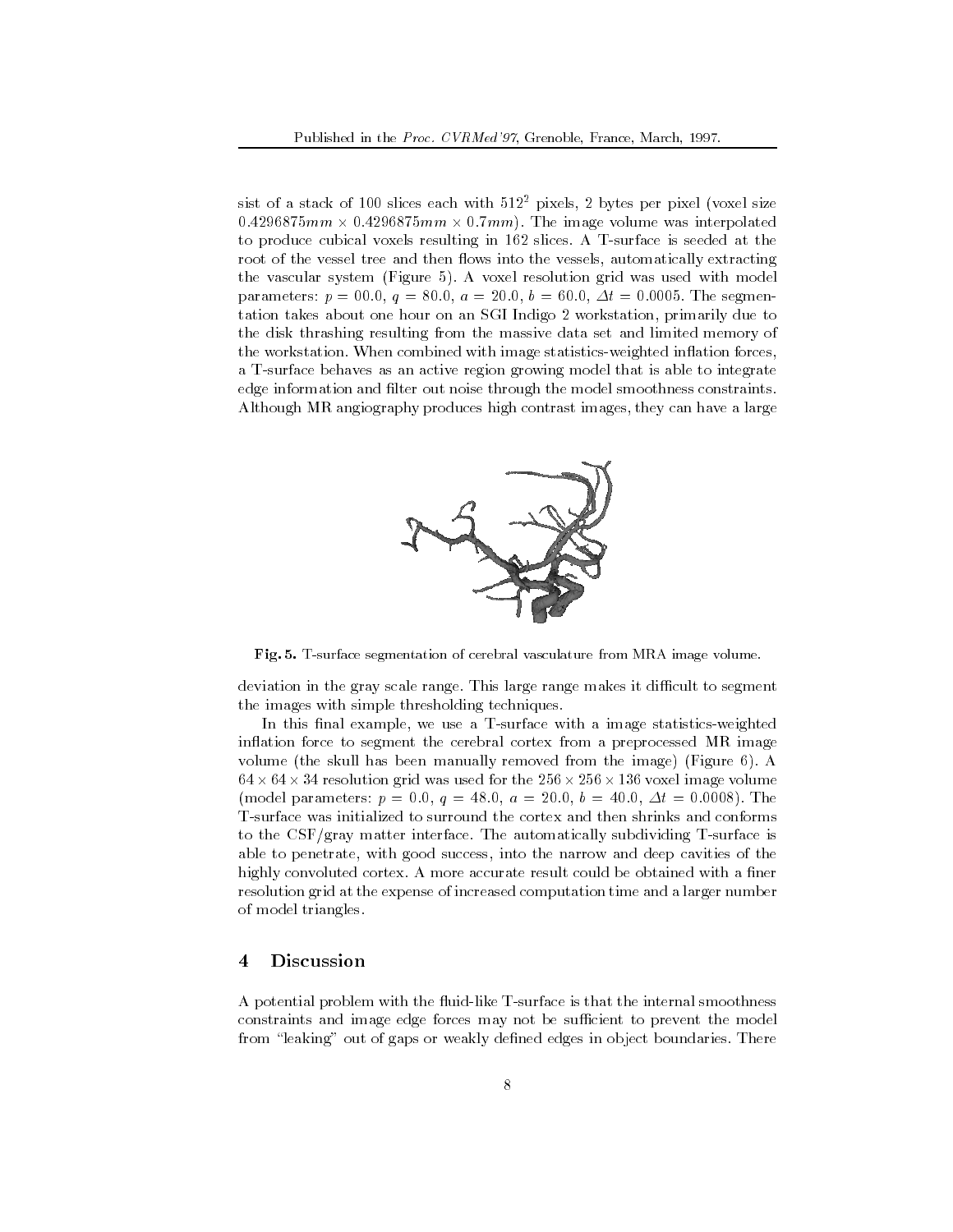

Fig. 6. T-surface segmentation of the cerebral cortex from MR image volume. (a) front view, (b) top view, (c) side view.

are several possible solutions to this problem. One solution that is used in several of the examples is to weight the inflation force with image intensity statistics of the object. This means that the T-surface will expand at a node only if the local image intensity is within some preset range of the mean gray value of the object. Global or region image statistics can be used. Another solution is to use a Chamfer distance map, which provides the distance to the nearest edge, to again weight the inflation force. Other gradient vector fields derived from image edge maps could also be used [12]. Finally, since ACD-based deformable models are naturally multi-resolution models, this feature can be used with multi-scale image preprocessing techniques [4, 14] to improve the robustness of the segmentation.

### 5

Deformable models offer a flexible and powerful approach to medical image analysis. Nevertheless, classical deformable surface models suffer from several limitations that prevent their application to the full range of medical image analysis problems and inhibits their potential degree of automation. We have proposed ACD-based deformable surfaces as a solution to many of these limitations. This new class of deformable models can be used to segment, reconstruct, and analyze complex anatomic structures from massive and noisy medical image volumes in a highly automated manner. When combined with various constraint mechanisms, the models have the capability of becoming completely automatic image analysis tools. Finally, the evolution of our discrete deformable model is imple mented using a naturally parallel geometric algorithm, and we expect signicant performance gains on parallel machines.

#### Acknowledgements

The MR brain image volume was provided courtesy of Christos Davatzikos of Johns Hopkins School of Medicine. The MRA image volume was provided courtesy of Allen R. Sanderson, Henry Bushwell, and Dennis Parker of the University of Utah, Dept. of Radiology and Dept. of Comp. Science. TM is grateful for the financial support of an NSERC postgraduate scholarship. DT is a Fellow of the Canadian Institute for Advanced Research. This work was made possible by the financial support of the Information Technologies Research Center of Ontario.